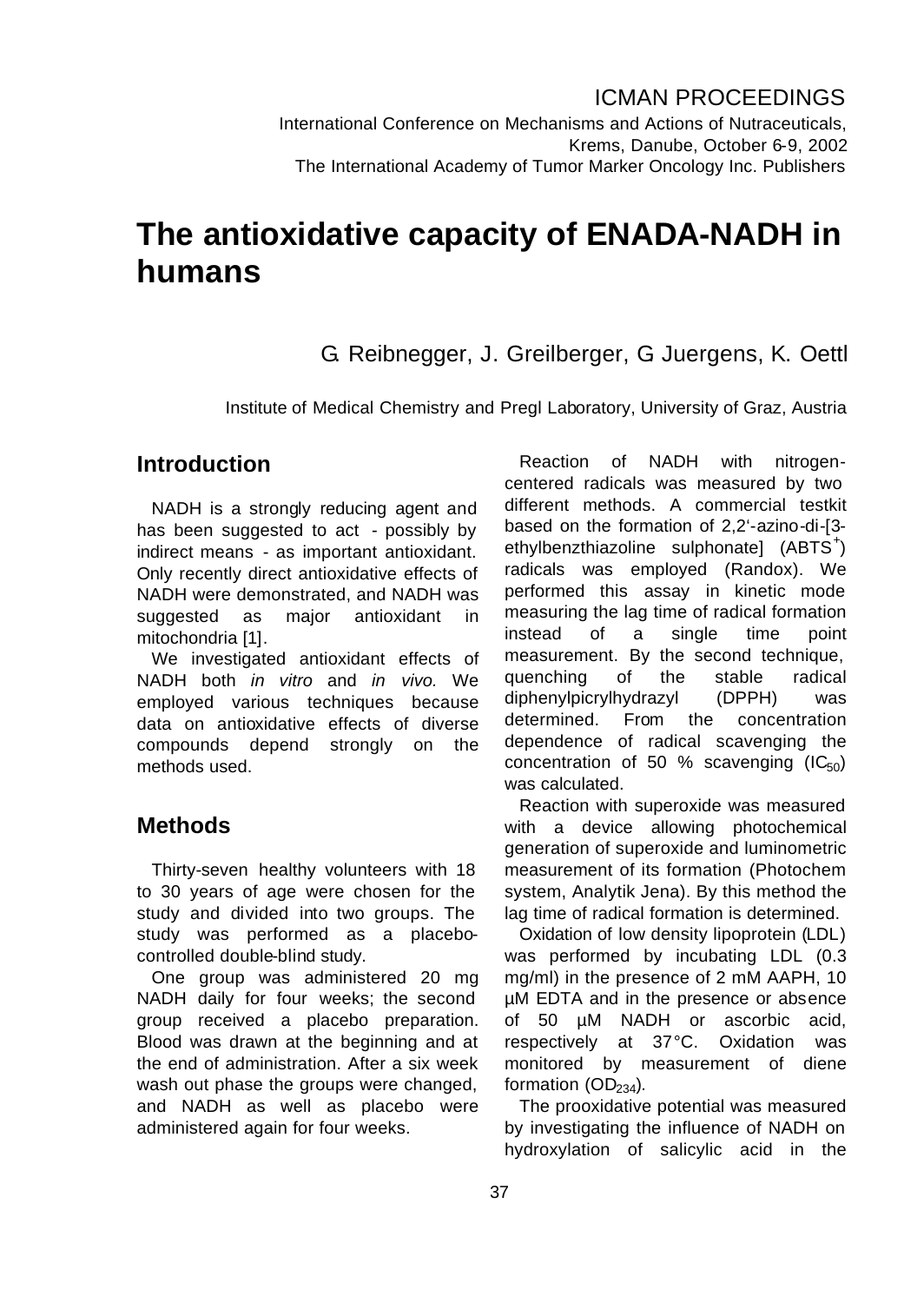presence or absence of copper ions in comparison to ascorbic acid. Salicylic acid was incubated with copper ions in the presence or absence of the compound under investigation. Ascorbic acid was used as a standard compound. Hydroxylation products of salicylic acid were quantified by HPLC with electrochemical detection.

Malondialdehyde in plasma was measured after reaction with thiobarbituric acid using HPLC with fluorescence detection (excitation wavelength 527 nm, emission wavelength 550 nm). For calibration 1,1,3,3-tetrametoxypropane was used.

Plasma glutathione in whole blood was measured using a commercial testkit (Oxis Research).

Autoantibodies against oxidized LDL were determined with serum samples by a time-resolved fluorescence immunoassay. The immunoassay developed by Cerne et al. was used with certain modifications [2].

Carbonyl content of plasma proteins was measured according to Gerber et al [3].

# **Results and discussion**

NADH reacts with ABTS<sup>+</sup> radicals and shows distinct lag times in the kinetic assay. Its capacity to scavenge  $ABTS^+$  is identical to that of ascorbic acid and troloxFigure 1 shows the behaviour of NADH versus ascorbic acid.



Figure 1: The reaction of NADH (blue) and ascorbate (red) with the ABTS<sup>+</sup>-radical

NADH also reacts with DPPH. The concentration for half maximal scavenging ( $IC_{50}$ ) of 50 µM DPPH is 20 µM. For GSH and ascorbic acid we found  $IC_{50}$ -values of 120 and 8 µM, respectively (Figure 2).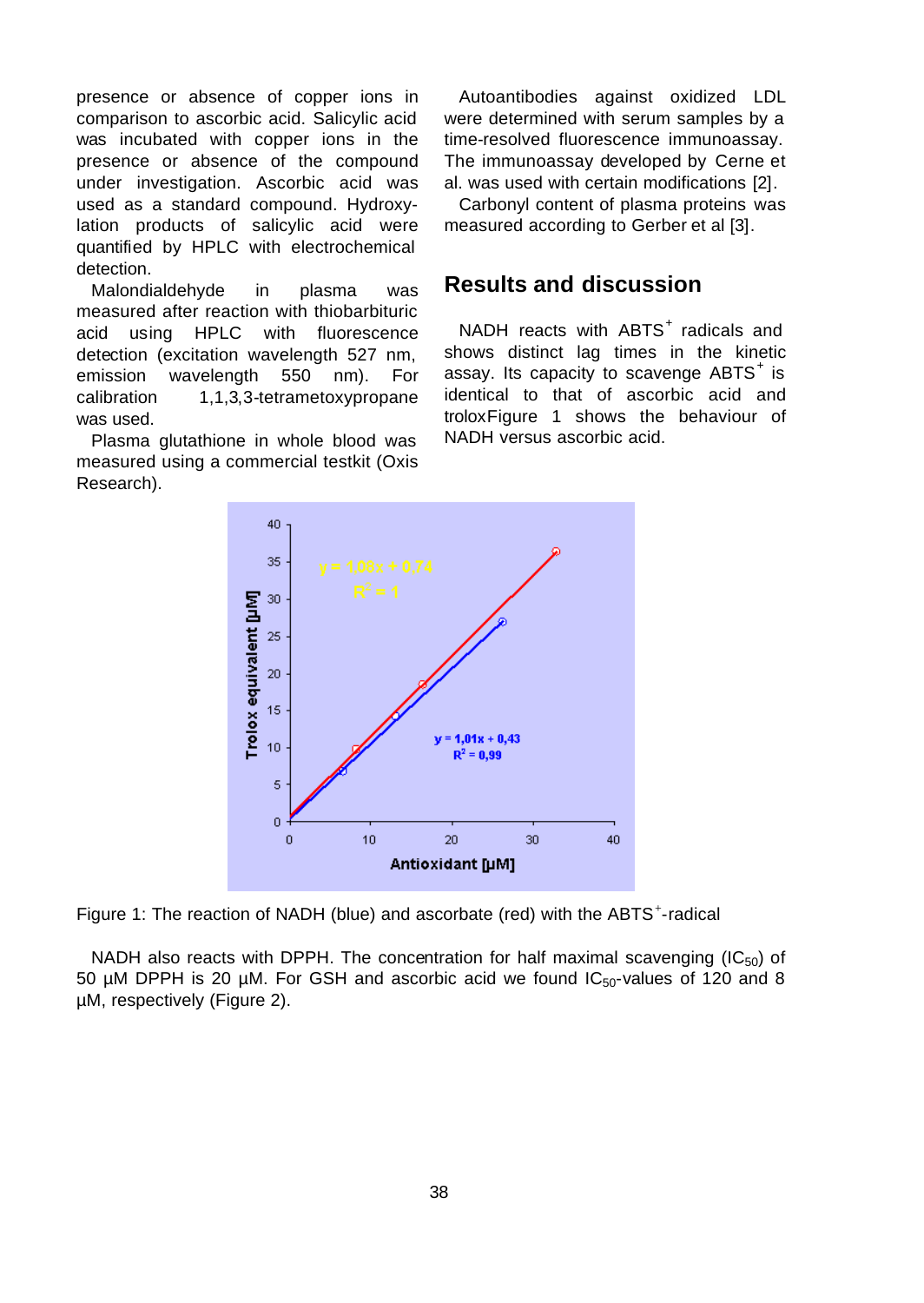



On the other hand, NADH is not a scavenger of superoxide. While increasing concentrations of ascorbic acid gave increasing lag times of radical formation, NADH even at a ten fold concentration shows no lag time (Figure 3):



Figure 3: The reaction of NADH (blue; 20 nmol) and ascorbate (red; from left to right 0, 0.25, 0.5, 1 and 2 nmol) with the superoxide radical anion

When LDL is oxidized *in vitro* induced by peroxyl radicals NADH reveals an antioxidant effect identical to ascorbic acid during the first 90 minutes. However, after 90 min ascorbic acid has no further effect while NADH is still acting antioxidatively (Figure 4):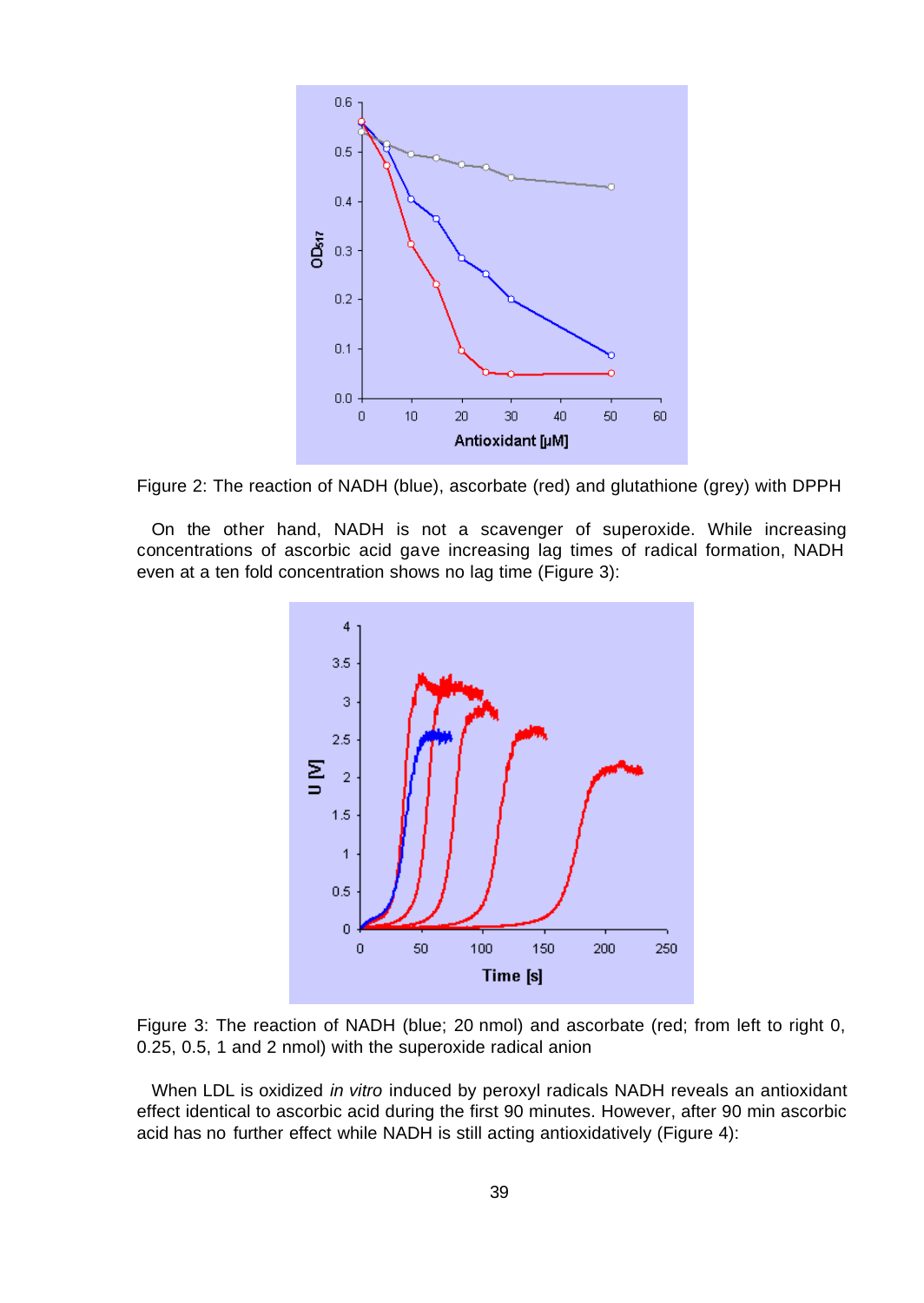

Figure 4: Diene formation during AAPH\*-induced LDL oxidation in the presence of ascorbate (red) and NADH (blue) versus control (yellow)

When NADH is incubated in the presence of salicylic acid in PBS, no hydroxylation of salicylic acid is observed and only 12 % of NADH is lost after 9 h (Figure 5).



Figure 5: Incubation of salicylate with 500  $\mu$ M NADH (blue) or ascorbate (red) in the absence (open symbols) or presence (full symbols) of Cu2+ (10 µM). Left: Consumption of antioxidant; Right: Formation of 2,5-dihydroxybenzoic acid (DHBA).

After addition of copper ions NADH is consumed rapidly and some hydroxylation occurs. On the other hand, when ascorbic acid is used instead of NADH, hydroxylation products are found even without additon of copper ions and on the